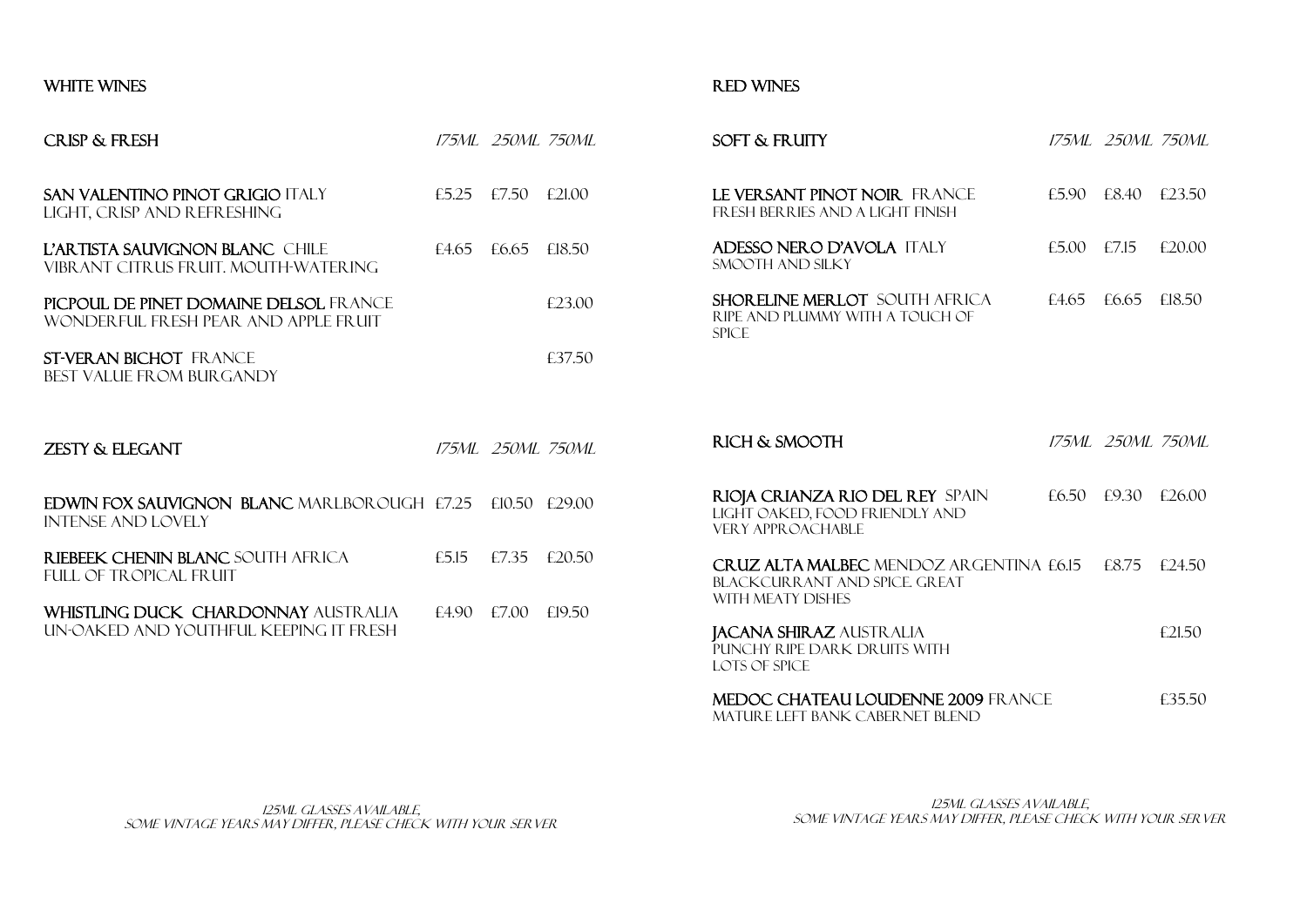## Wine List

| CHAMPAGNE & SPARKLING WINE                                                             | $200$ <i>ML</i> |                   | 750ML  |  |
|----------------------------------------------------------------------------------------|-----------------|-------------------|--------|--|
| <b>MOINET PROSECCO DOC TREVISO ITALY</b><br>ITALIAN CLASSIC, DRY AND LIGHT             | £8.25           |                   | £26.50 |  |
| <b>CHAPEL DOWN THREE GRACES BRUT 2011</b> KENT ENGLAND<br>ENGLISH AND OH SO VERY GOOD! |                 |                   | £42.00 |  |
| <b>LAURENT-PERRIER BRUT NV</b> CHAMPAGNE FRANCE<br>CLASSIC, TRADITIONAL STYLE          |                 |                   | £53.50 |  |
| <b>PUPITRE CAVA ROSADO CATALONIA SPAIN</b><br>REALLY FRUITY                            |                 |                   | £27.00 |  |
| ROSÉ                                                                                   |                 | 175ML 250ML 750ML |        |  |
| <b>FEATHER FALLS ZINFANDEL ROSÉ USA</b><br>LADEN WITH RIPE SUMMER FRUITS               |                 | £5.00 £7.15       | £20.00 |  |
| <b>FARINA PINOT GRIGIO BLUSH ITALY</b><br>FRESH, LIGHT AND EASY TO DRINK               | £5.50           | £7.90             | £22.00 |  |

## **VODKA**

| <b>BELVEDERE</b>               | £4.10 |
|--------------------------------|-------|
| <b>CHASE</b>                   | £4.15 |
| <b>FINLANDIA</b>               | £3.80 |
| <b>KETEL ONE</b>               | £3.90 |
| SIPSMITH' VODKA                | £4.10 |
| STOLICHNAYA RED                | £3.90 |
| ŻUBRÓWKA BISON GRASS           | £3.90 |
| <b>RUM</b>                     |       |
| <b>LAMBS RUM</b>               | £3.35 |
| <b>HAVANA CLUB 3YO</b>         | £3.30 |
| <b>HAVANA CLUB 7YO</b>         | £4.00 |
| <b>HAVANA CLUB ANEJO ESP</b>   | £3.35 |
| <b>SAILOR JERRY'S SPICED</b>   | £3.60 |
| <b>LIQUEUERS</b>               |       |
| <b>ARCHERS SCHNAPPS</b>        | £3.45 |
| AMARETTO DISARANNO             | £3.75 |
| <b>BAILEYS 50 ML</b>           | £4.20 |
| <b>BAILEYS CHOCOLATE 50 ML</b> | £4.80 |
| <b>COINTREAU</b>               | £3.75 |
| <b>MALIBU</b>                  | £3.45 |
| <b>KAHLUA</b>                  | £3.65 |
| PATRON ANJEO TEQUILA           | £5.00 |
| PATRON SILVER TEQUILA          | £4.90 |
| PATRON XO CAFÉ                 | £4.00 |
| SOUTHERN COMFORT               | £3.75 |
| SAMBUCA RAMAZZOTTI             | £3.60 |
| SAMBUCA RAMAZZOTTI BLACK       | £3.65 |
| SIPSMITH' SLOE GIN             | £4.20 |

125ML GLASSES AVAILABLE, SOME VINTAGE YEARS MAY DIFFER, PLEASE CHECK WITH YOUR SERVER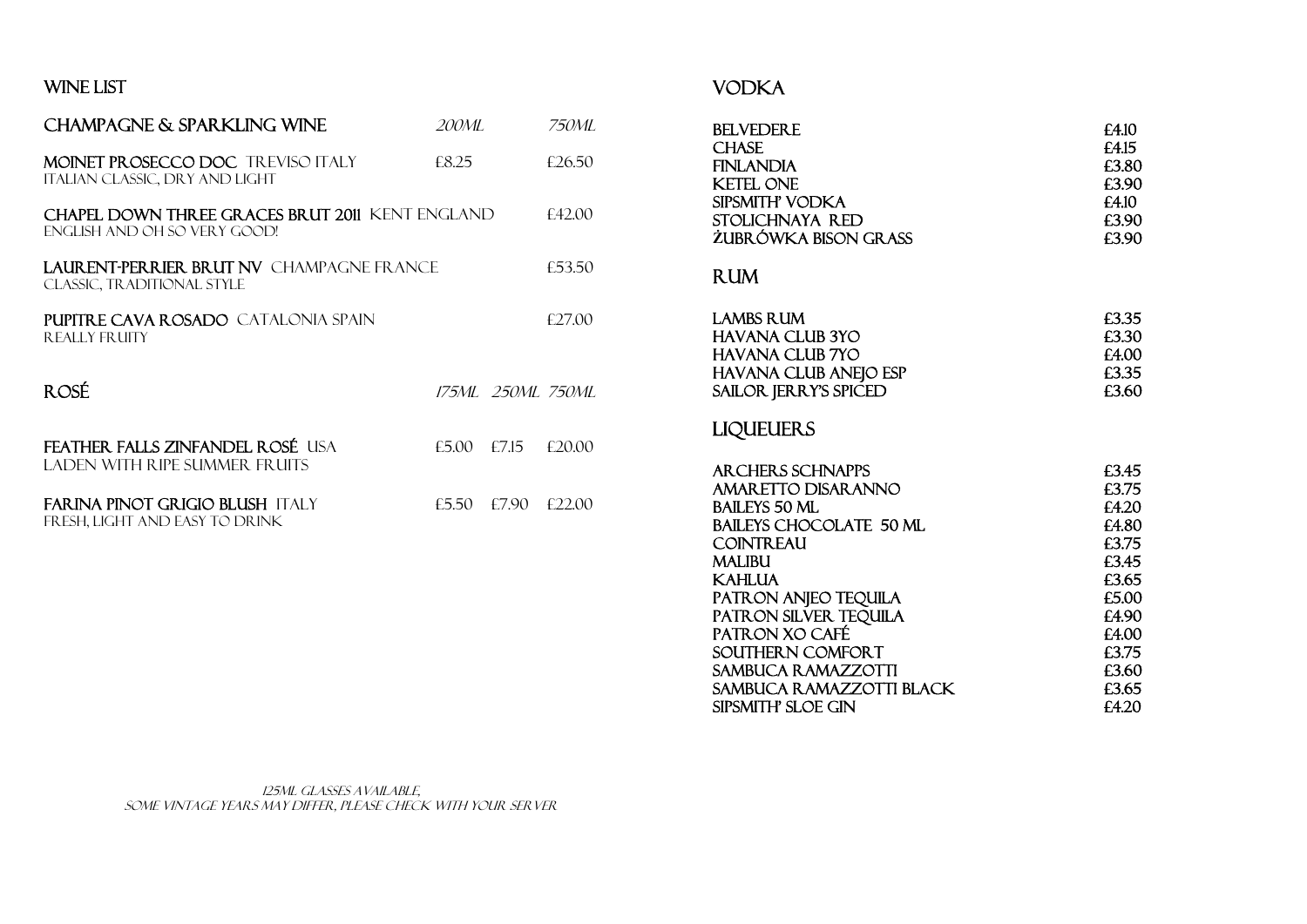Whisky, Whiskey or Bourbon?... The Irish spell it an 'e', the Americans use lots of corn, and the Japanese are taking things to a new level. Once acquired, the taste for whisky can lead to a lifelong adventure….

[Single malt whisky](http://en.wikipedia.org/wiki/Single_malt_whisky) is whisky from a single distillery made from a mash that uses one particular malted grain. Unique characteristics of soil, and specific techniques create a vast array of flavours between different distilleries. The different regions, Islay, Speyside. Lowland, or Highland Single Malts have distinctive characteristics and individual charm.

[Blended whisky](http://en.wikipedia.org/wiki/Blended_whisky) may contain whisky from many distilleries so that the blender can produce a flavour consistent with the brand. Most Scotch, Irish and Canadian whisky is sold as part of a blend, even when the spirits are the product of one distillery.

Irish whiskey is often considered 'sweeter' than Scotch., but this will depend on each person's individual palate. Why not try a blended scotch alongside a blended Irish whiskey and see what you think?

American Bourbon whiskey contains at least 51% corn in addition to other cereal grains. The name bourbon refers to bourbon county, Kentucky, but it is not strictly applied. It is the corn content that defines Bourbon. It is a common misconception that Jack Daniels is a bourbon. In fact, it is a Tennessee Sourmash, famously charcoal filtered.

In recent years Japan has emerged as a force to be reckoned with. Japanese whiskies have snatched many of the top awards away from the Scottish lately. They are certainly worth a try.

| <b>SCOTCH WHISKY</b>               | 25ML           |
|------------------------------------|----------------|
| AUCHENTOSHAN AMERICAN OAK          | £4.30          |
| <b>BALVENIE 12YO</b>               | £4.40          |
| DALWHINNIE 15YO                    | £4.30          |
| <b><i>CLENFIDDICH</i></b>          | £4.30          |
| CLENLIVET 12YO                     | £4.30          |
| <b>GLENMORANGIE</b>                | £4.40          |
| <b>JOHNNY WALKER BLACK</b>         | £4.00          |
| <b>JOHNNY WALKER BLUE</b>          | £9.40          |
| <b>JOHNNY WALKER RED</b>           | £3.35          |
| KNOCKANDO MALT                     | £4.40<br>£4.80 |
| LAGUVULIN 16YO<br><b>LAPHROAIG</b> | £4.40          |
| <b>MACALLAN GOLD</b>               | £4.30          |
| <b>MONKEY SHOULDER</b>             | £3.80          |
| <b>OBAN</b>                        | £4.40          |
| TAI ISKER                          | £4.30          |
|                                    |                |
| <b>IRISH WHISKEY</b>               |                |
| <b>JAMESON</b>                     | £3.70          |
| BUSHMILLS BLACK BUSH               | £3.80          |
| <b>BUSHMILLS MALT 10 YO</b>        | £4.30          |
|                                    |                |
| AMERICAN WHISKEY & BOURBON         |                |
|                                    |                |

| <b>BUFFALO TRACE BOURBON</b>           | £4.05 |
|----------------------------------------|-------|
| <b>BULLEIT BOURBON</b>                 | £4.05 |
| ELIJAH CRAIG 12YO BOURBON              | £4.30 |
| <b>GENTLEMAN JACK TENNESSEE</b>        | £4.40 |
| <b>JACK DANIELS TENNESSEE SOURMASH</b> | £3.80 |
| <b>JACK DANIELS HONEY TENNESSEE</b>    | £3.95 |
| JACK DANIELS SINGLE BARREL             | £5.60 |
| <b>MAKERS MARK BOURBON</b>             | £4.10 |
| <b>RITTENHOUSE RYE</b>                 | £3.70 |
| WOODFORD RESERVE BOURBON               | £4.30 |
| <b>JAPANESE WHISKY</b>                 |       |

| HAKUSHU DISTILLER'S RESERVE  | F4.75  |
|------------------------------|--------|
| - HAKUSHU 12YO               | -68.00 |
| YAMAZAKI DISTILLER'S RESERVE | £485   |
| YAMAZAKI 12YO                | -68.05 |